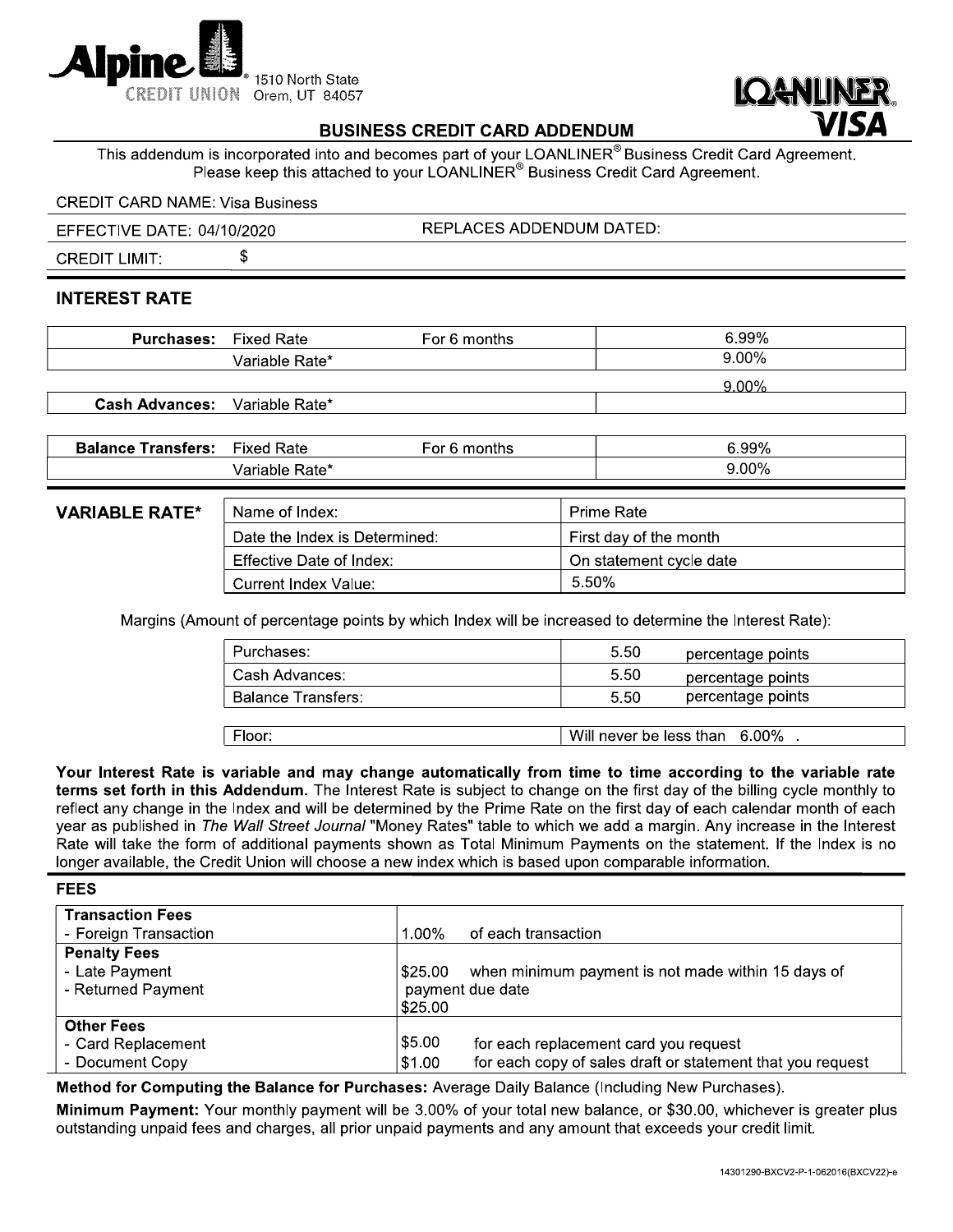# SCORE CARD<sup>®</sup> BONUS POINT PROGRAM RULES

- 1. Visit [www.scorecardrewards.com](http://www.scorecardrewards.com/) and log in to view your Bonus Point earnings ratio for every qualifying purchase dollar amount. A qualifying purchase ("Qualifying Transaction") shall mean: (i) a transaction that is charged to an eligible card account covered by the Program ("Account"), and (ii) a transaction that appears on Your Statement during the Program period. Points are deducted for returns. No Points are earned for finance charges, fees, cash advances, convenience checks, ATM withdrawals, foreign transaction currency conversion charges or insurance charges posted to Your Account. Contact Your Account's financial institution("Sponsor") for full details on the Program period dates during which You are eligible to earn Points.
- 2. Points can be used to order only the awards ("Award(s)") available in the current Program. If applicable, You may select Awards as long as You have a sufficient number of Points available in Your Account as of the date of Your most recent earnings statement. Point requirements assigned to any Award are subject to change from time to time without notice, and Awards may be submitted at any time. Should an Award be discontinued, it will be replaced with an Award of equal or greater value or, if no suitable substitute is available, You will be advised to make an alternative selection or Your Points may be returned to Your Account.
- 3. Your merchandise Award will usually be delivered by a commercial delivery service or the U.S. Postal Service within 4- 6 weeks of processing Your order. Shipments cannot be made to a post office box. If You have an APO, U.S. eligible territory or international address, please contact ScoreCard Award Headquarters for details regarding merchandise options and shipments before ordering.
- 4. Note any damages or shortages on the delivery receipt before signing to accept delivery from the carrier. A merchandise Award received damaged or defective may be returned to the shipper for replacement within thirty (30) days of delivery. All parts, instructions, warranty cards, and original packaging materials must be returned with the merchandise Award.
- 5. Applicable manufactures' or providers' warranties, if any, will be included with Your Award. Warranty claims must be directed to the manufacturer or provider, as applicable. SPONSOR, ANY THIRD-PARTY UTILIZED BY SPONSOR TO ADMINISTER THE PROGRAM ("program Administrator") AND THEIR AFFILATES, AND ANY ASSOCIATION OR ORGANIZATION OF WHICH YOUR SPONSOR IS A MEMBER IN CONNECTION WITH THE PROGRAM ("ASSOCIATION") MAKE NO AWARD, PRODUCT, OR MERCHANDISE REPRENSETATIONS OR WARRANTIES, EXPRESS OR IMPLIED, AND DISCLAIM ANY AND ALL LIABILTY AS TO THE CONDITION, QUALITY, MERCHANTABILITY OR FITNESS FOR A PARTICULAR PURPOSE OF AWARDS, PRODUCTS, MERCHANDISE AND/OR SERVICES PROVIDED THROUGH THIS PROGRAM. THE PROGRAM ADMINISTRATOR AND ITS AFFILIATES WILL NOT BE LIABLE FOR ANY DEFECTS IN AWARDS OR DAMAGES RESULTING FROM USE OF ANY AWARDS PROVIDED THROUGH THE PROGRAM.
- 6. Points have no cash value. Points cannot be exchanged for cash or credit; used with any other offer, promotion or discount; combined with cash to obtain any Awards; or earned from or transferred to any other credit and/or debit card, account or rewards program unless otherwise specified.
- 7. Your ScoreCard earnings statement will normally include the number of Points earned, subject to adjustment as provided for in these Rules. In the event You redeem unearned Points, Your Account may be charged for the actual cash difference between the cost of the Award redeemed and the net value of the actual Points available.
- 8. Your Account must be open and in good standing (i.e. not cancelled, terminated by either party or otherwise not available for Your use as a payment method) at the time Your order is received for processing. Sponsor reserves the right to suspend Your participation in the Program until the Account is in good standing.
- 9. Despite the Program's best efforts to ensure accuracy, printing, and website errors may occasionally occur. The Program Administrator reserves the right to correct such errors at any time.
- 10. The Program may be modified, suspended or cancelled, and the redemption value of already accumulated Points may be changed, at any time without restriction or penalty. Changes to the program may include, but are not limited to, modifications that affect Point accrual and/or expire Points based on the Point term, age and expiration date of the selected option(s).

Award orders must be received on or before the Program and and/or Point expiration date. Contact Your Sponsor for details on any current promotions affecting Point accrual or redemption options. Points may be forfeited due to Rules violations. This Program is void where prohibited or restricted by law. You are responsible for any federal, state or local income or other taxes.